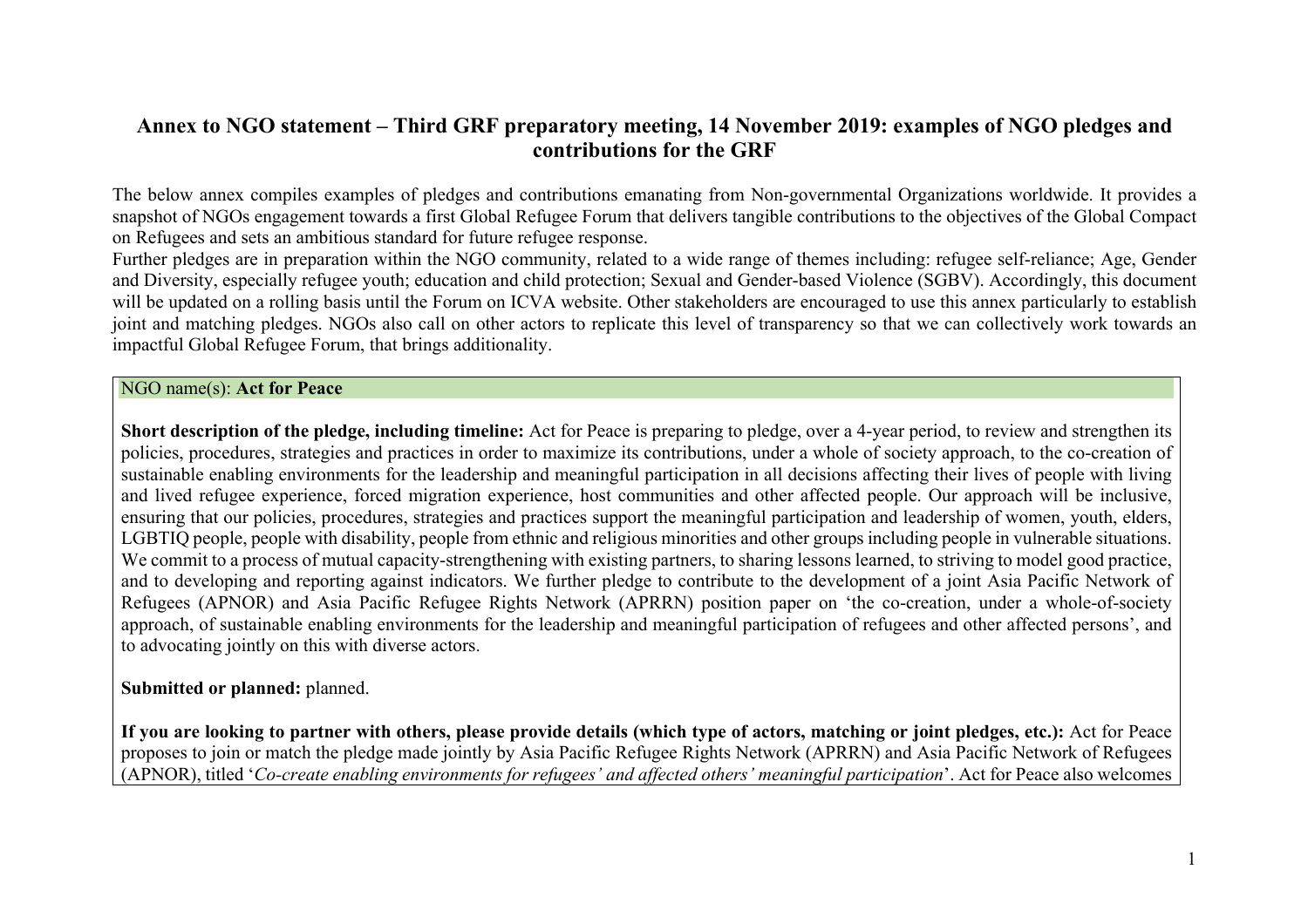similar pledges and collaborative initiatives launched by refugee-led networks and other NGOs and is actively exploring synergies and partnerships.

## NGO name(s): **Act for Peace**

**Short description of the pledge, including timeline:** Act for Peace is preparing to pledge, over a 4-year period, to build upon its programmatic and policy work with existing partners, including refugee-led organisations, across diverse contexts, to strengthen informed refugee decisionmaking and more effective preparedness, by refugees and other actors, for multiple refugee futures. Amongst other elements, this will include: strengthening AGD-responsiveness, in particular our focus upon women's empowerment and gender equity, in our programming, policy and advocacy work in this area; ensuring that the leadership and meaningful participation of refugees is promoted and enabled to the maximum extent in all of our programming, policy and advocacy work in this area; and extending our existing focus upon informed refugee decision making and refugee preparedness for safe and dignified voluntary repatriation and reintegration to include further work on informed refugee decision making and diverse actor preparedness for all durable solutions and alternative pathways. Our planned pledge will incorporate financial, technical and other commitments and will proactively seek to broaden the base of support for innovation, replication and scaling in this area. Act for Peace will develop and report against indicators and commits to sharing lessons learned.

# **Submitted or planned:** planned.

**If you are looking to partner with others, please provide details (which type of actors, matching or joint pledges, etc.):** Act for Peace will be inviting existing NGO operational partners, including refugee-led organisations, to join this pledge. Act for Peace will also be exploring potential partnerships on this initiative with other civil society organisations and networks and other interested actors, including those which may be interested in contributing technical, financial or other supports.

### NGO name(s): **Amal Alliance**

**Short description of the pledge, including timeline:** Support the psycho-social wellbeing of refugee and host community children through social emotional learning curricula. This holistic non-formal educational approach was designed and implemented with feedback from refugees and the local community, addressing the specific needs of girls and young women, boys and young men. Our versatile programming allows for localization, easing the transition into communities and the formal education system. Implemented in Greece, Lebanon, and Turkey, with potential expansion to Mexico and beyond, it can be applied to various learners within ECD and primary, as well as in emergency response settings. Our trauma informed training builds capacity by strengthening and investing in teachers in crisis contexts to ensure adequate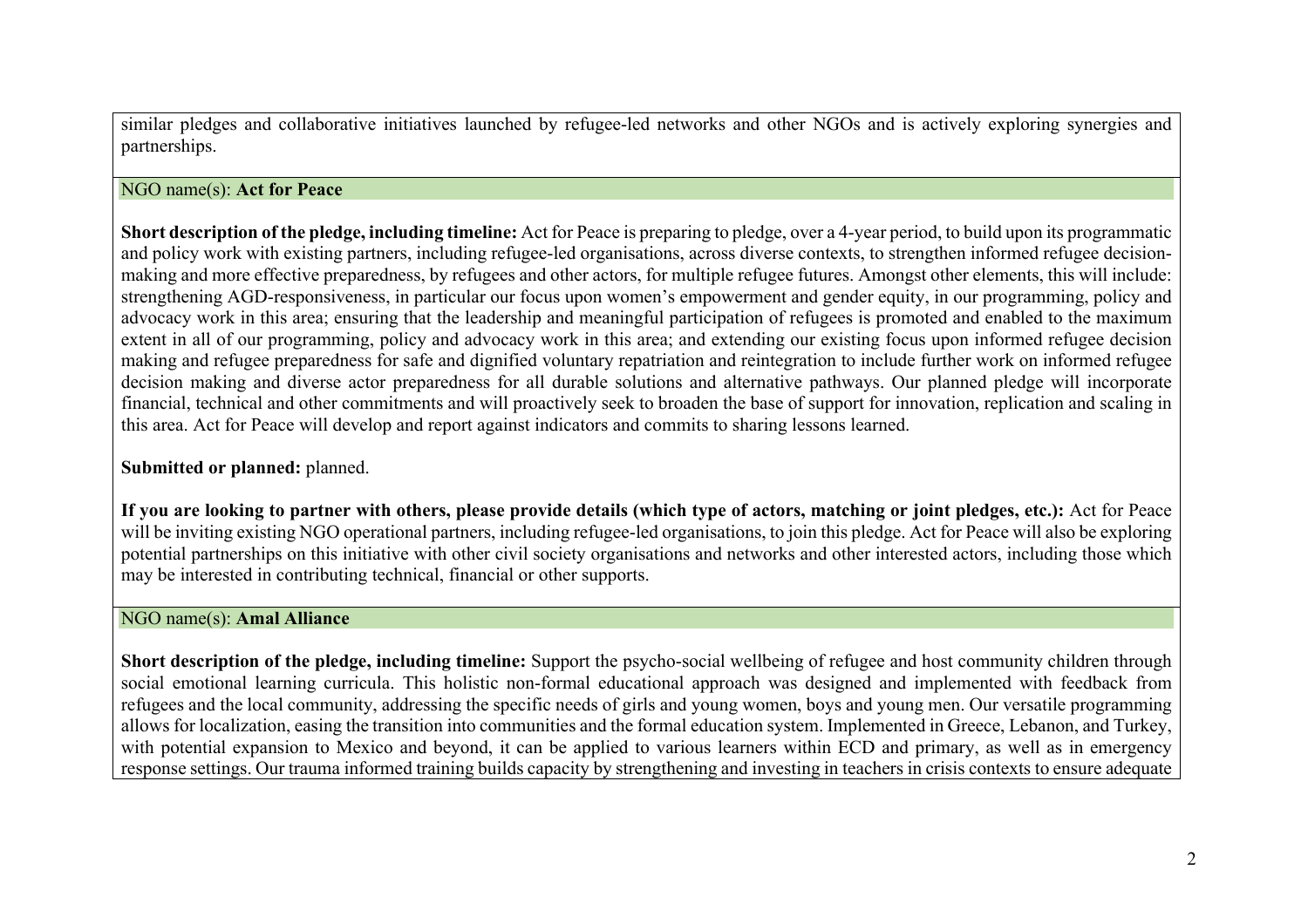psycho-social support. With a goal of reaching approximately 50,000 children (25,000 in ECD & 25,000 in primary) and 3,000 teacherstrained by 2020, we call on others to join our commitment, as well as a funding partner.

**Submitted or planned:** submitted.

**If you are looking to partner with others, please provide details (which type of actors, matching or joint pledges, etc.):** Matching, Joint Pledges, Strategic Partners, Funding Partners.

NGO name(s): **Asylum Access Headquarters**

**Short description of the pledge, including timeline:**

**Name:** Enacting Meaningful Refugee Participation

**Submitted by:** Emily on behalf of AAHQ and Board

**Type of Organization:** International

**What area of focus does this support:** Other; Broad refugee participation supports the overall success of refugee responses across all thematic areas.

**Type of Contribution**: Policy, Financial, Material/Technical Support

We believe that refugee participation is meaningful when refugees are prepared for and participating in fora and processes where strategies are being developed and/or decisions are being made, in a manner that is sustained, safe, and supported financially. We also believe that when refugees are participating meaningfully, that responses at local, national and global levels are most likely to lead

to refugees living safely, moving freely and working legally.

Asylum Access's Global Headquarters therefore pledges:

- To establish recruitment and hiring practices that increase the number of refugee applicants in our pipelines.
- To fill **at least 50%** of open staff *and* leadership positions with a member of the refugee community between now and 2023.
- To offer **twice annual advocacy trainings in both English and Spanish** to any refugee-led initiative between now and 2023.
- To offer at least **4 refugee-led initiatives at least 15 hours each of pro bono consulting** in advocacy skills development and positioning between now and 2023.

Asylum Access's Board of Directors pledges **that 50% of all new board members** will be members of the refugee community between now and 2023. At least **1 officer** will be a member of the refugee community by 2023.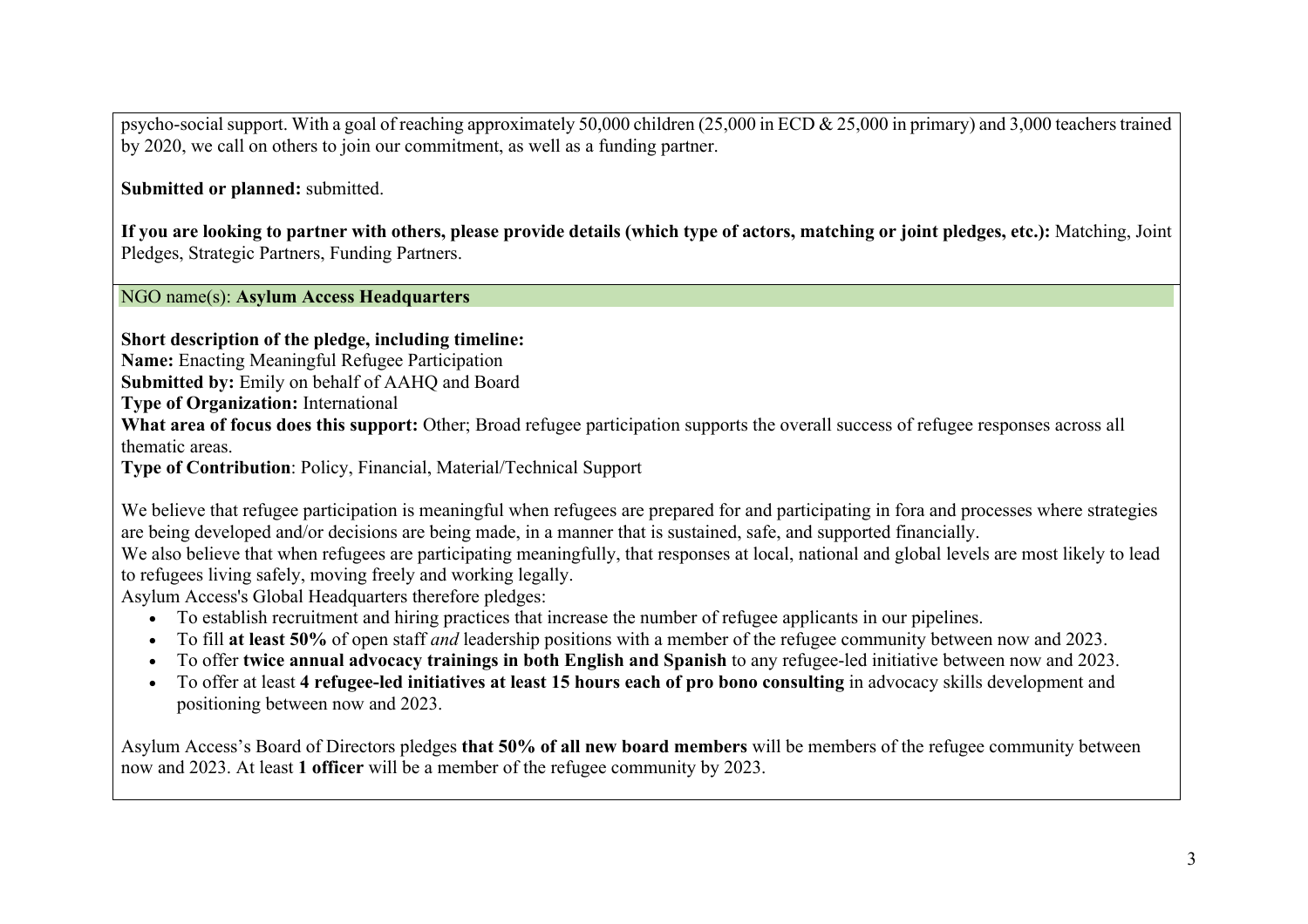**Submitted or planned:** planned.

**If you are looking to partner with others, please provide details (which type of actors, matching or joint pledges, etc.):** Individual pledge.

NGO name(s): **Asylum Access Thailand**

**Short description of the pledge, including timeline:**

**Name:** Enacting Meaningful Refugee Participation

**Submitted by:** Nai on behalf of AAT

**Type of Organization:** Civil Society

**What area of focus does this support:** Other; Broad refugee participation supports the overall success of refugee responses across all thematic areas.

**Type of Contribution**: Policy, Material/Technical Support

Pledge Content:

We believe that refugee participation is meaningful when refugees are prepared for and participating in fora and processes where strategies are being developed and/or decisions are being made, in a manner that is sustained, safe, and supported financially.

We also believe that when refugees are participating meaningfully, that responses at local, national and global levels are most likely to lead to refugees living safely, moving freely and working legally.

Asylum Access Thailand therefore pledges:

- To establish recruitment and hiring practices that increase the number of refugee applicants in our pipelines.
- To fill **at least 50%** of open staff positions with a member of the refugee community between now and 2023; at least **1 person per department** will be from the refugee community. We will seek to hire refugees from across refugees communities and demographics.
- To establish a "Refugee Network" in Thailand, and offer training and capacity building opportunities so that refugees can lead their own advocacy in Thailand by 2023.

**Submitted or planned:** planned.

**If you are looking to partner with others, please provide details (which type of actors, matching or joint pledges, etc.):** N/A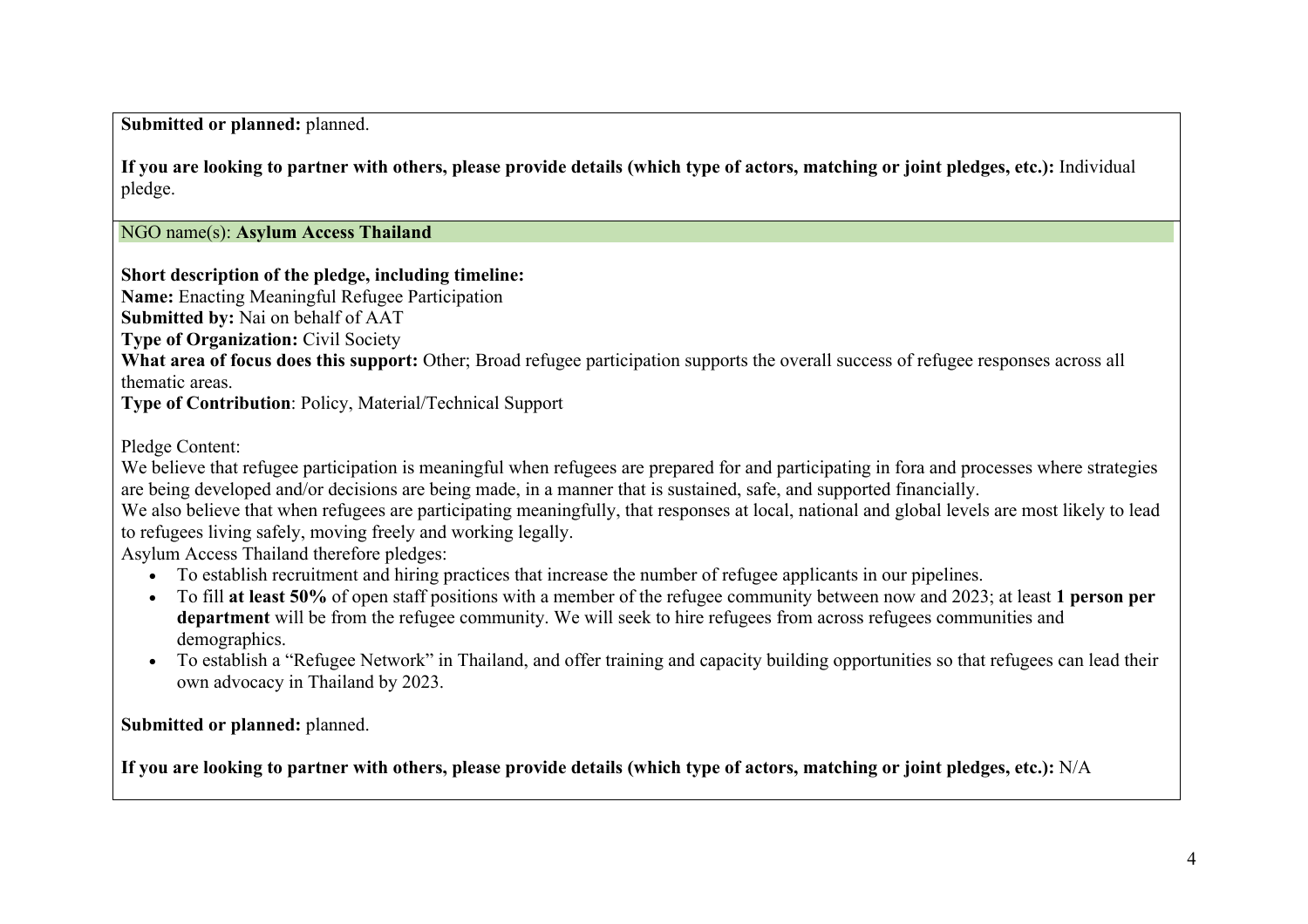#### NGO name(s): **Asylum Access Malaysia**

## **Short description of the pledge, including timeline:**

**Name:** Enacting Meaningful Refugee Participation

**Submitted by:** Hui Ying on behalf of AAM

**Type of Organization:** Civil Society

**What area of focus does this support:** Other; Broad refugee participation supports the overall success of refugee responses across all thematic areas.

**Type of Contribution**: Policy, Financial, Material/Technical Support

Pledge Content:

We believe that refugee participation is meaningful when refugees are prepared for and participating in fora and processes where strategies are being developed and/or decisions are being made, in a manner that is sustained, safe, and supported financially.

We also believe that when refugees are participating meaningfully, that responses at local, national and global levels are most likely to lead to refugees living safely, moving freely and working legally.

Asylum Access Malaysia therefore pledges:

- To establish recruitment and hiring practices that increase the number of refugee applicants in our pipelines.
- To facilitate refugee **participation in all levels of advocacy,** whether or not they are sitting staff.
- To identify and build the capacity of at **least two new refugee advocates** from the community by 2021.

To provide funding and logistical support for **two refugee advocates** to attend regional/international fora during 2020 and 2021.

**Submitted or planned:** planned.

**If you are looking to partner with others, please provide details (which type of actors, matching or joint pledges, etc.):** N/A

NGO name(s): **Asylum Access Mexico**

**Short description of the pledge, including timeline: Name:** Enacting Meaningful Refugee Participation **Submitted by:** Ale on behalf of AAMX **Type of Organization:** Civil Society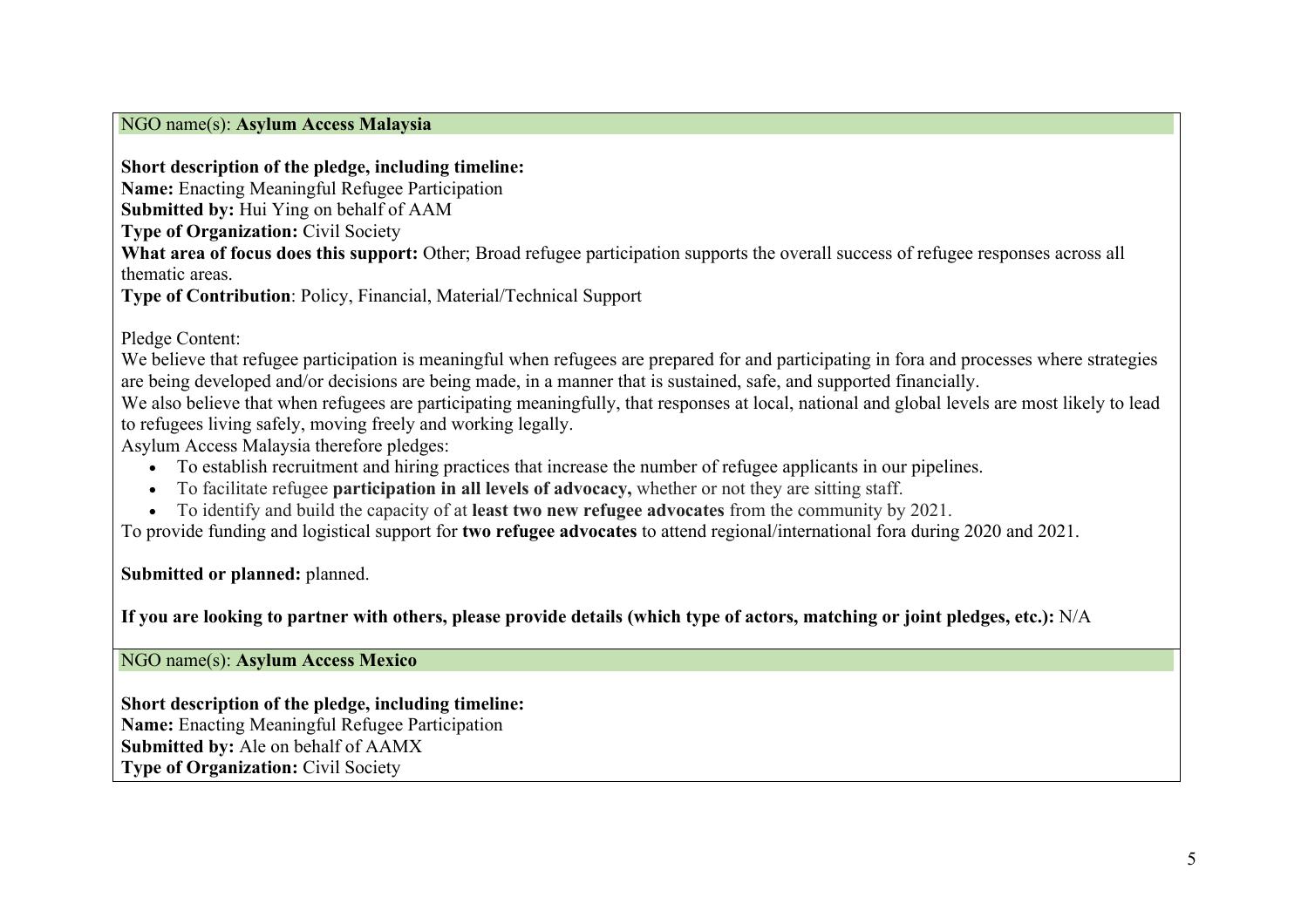**What area of focus does this support:** Other; Broad refugee participation supports the overall success of refugee responses across all thematic areas.

# **Type of Contribution**: Policy

We believe that refugee participation is meaningful when refugees are prepared for and participating in fora and processes where strategies are being developed and/or decisions are being made, in a manner that is sustained, safe, and supported financially. We also believe that when refugees are participating meaningfully, that responses at local, national and global levels are most likely to lead to refugees living safely, moving freely and working legally.

- To **establish recruitment and hiring practices** that increase the number of refugee applicants in our pipelines.
- To sponsoring **at least two refugees to study Spanish** whether or not they are sitting on staff, during 2020-2023.
- To facilitate **broad refugee participation across communities at national/regional forums during 2020-2021** (Especially in regarding to the follow-on to the Brazil Plan of Action).

To identify and build the capacity of **at least two new refugees advocates** from the community by 2020-2021.

**Submitted or planned:** planned.

**If you are looking to partner with others, please provide details (which type of actors, matching or joint pledges, etc.):** N/A

NGO name(s): **Asylum Access Global**

**Short description of the pledge, including timeline: Name:** Increasing Access to Legal Support for Refugees Worldwide **Submitted by:** Emily on behalf of entire organization **Type of Organization:** International (with all orgs listed) **What area of focus does this support:** Protection Capacity **Type of Contribution**: Material/Technical Support

Pledge content:

Most refugees **do not have access to legal support.** As such, most refugees do not have the information, individualized situational analysis and legal expertise they need to access immediate protection and long-term solutions, to assert their rights under national and international law, or to make informed decisions about many aspects of their lives.

Asylum Access seeks to fill this gap by: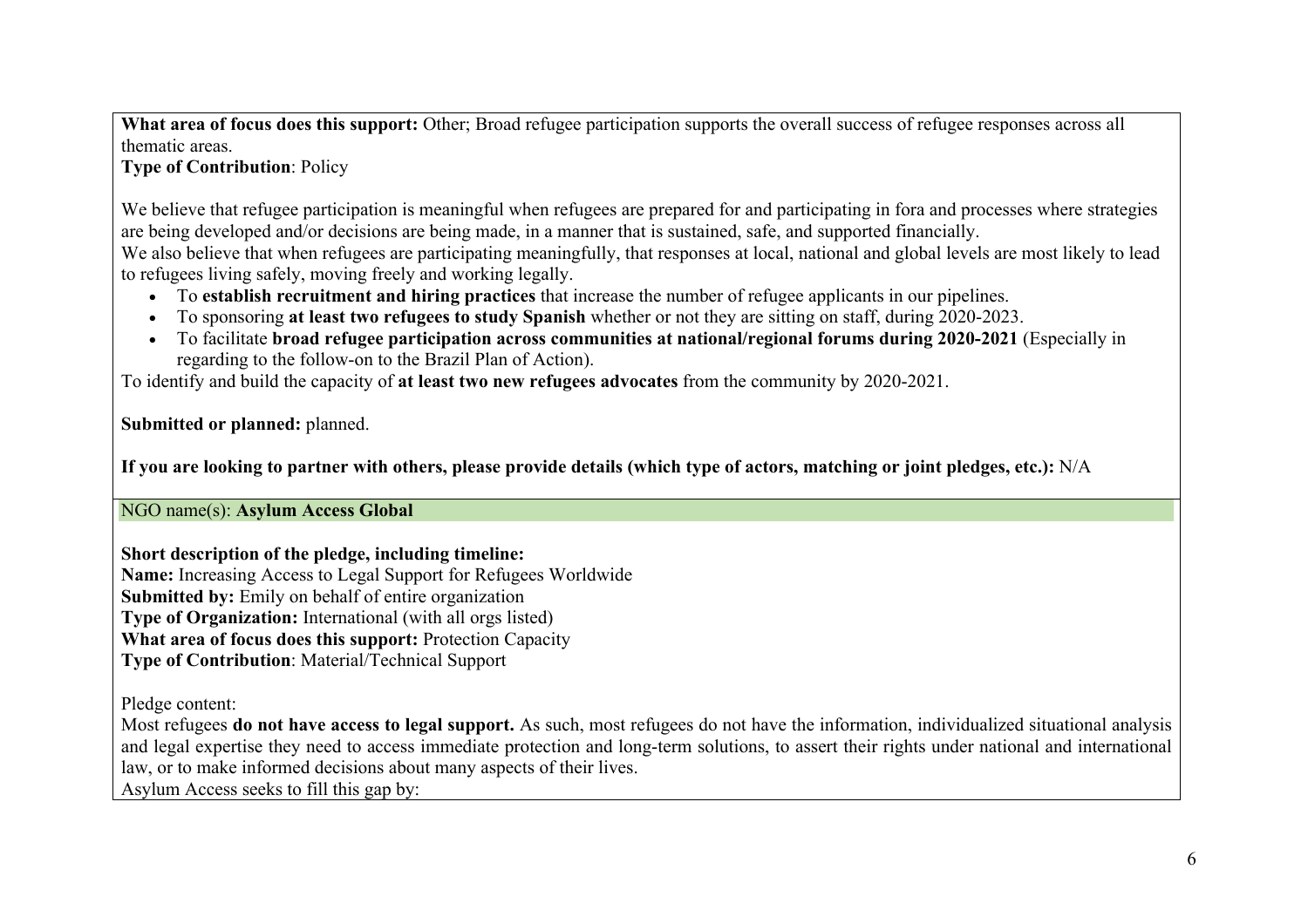- Expanding our use of innovative community-based legal models to increase our annual reach from 14,000 individuals to 20,000 individuals between now and 2023.
- Advocating for adequate funding for legal empowerment initiatives globally in line with Sustainable Development Goal 16, equal access to justice for all, so that the more than 50+ legal empowerment organizations around the world have access to the resources needed to continue and expand legal support for refugees.

**Submitted or planned:** planned.

**If you are looking to partner with others, please provide details (which type of actors, matching or joint pledges, etc.):** N/A

### NGO name(s): **Asylum Access Global and partners**

**Short description of the pledge, including timeline:**

**Name:** Instigating collaboration within the Global Legal Community to Increase Refugee Access to Legal Support Worldwide **Submitted by:** TBD

**Type of Organization:**

**What area of focus does this support:** Protection Capacity

**Type of Contribution**: Material/Technical Support

Pledge content:

Most refugees do not have access to legal aid or other pro bono legal support. As such, most refugees do not have the information, individualized situational analysis and legal expertise they need to access immediate protection and long-term solutions, to assert their rights under national and international law, or to make informed decisions about many aspects of their lives.

Together, we the pledgers will address this gap by instigating and engaging in a discussion with the global legal community including law firms, law societies, bar associations, law schools, and legal empowerment organizations.

This discussion will seek to leverage material and financial resources, including pro bono hours, that can dramatically increase the number of refugees around the world who have a personal lawyer in important legal and protection matters, in line with Sustainable Development Goal 16, equal access to justice for all.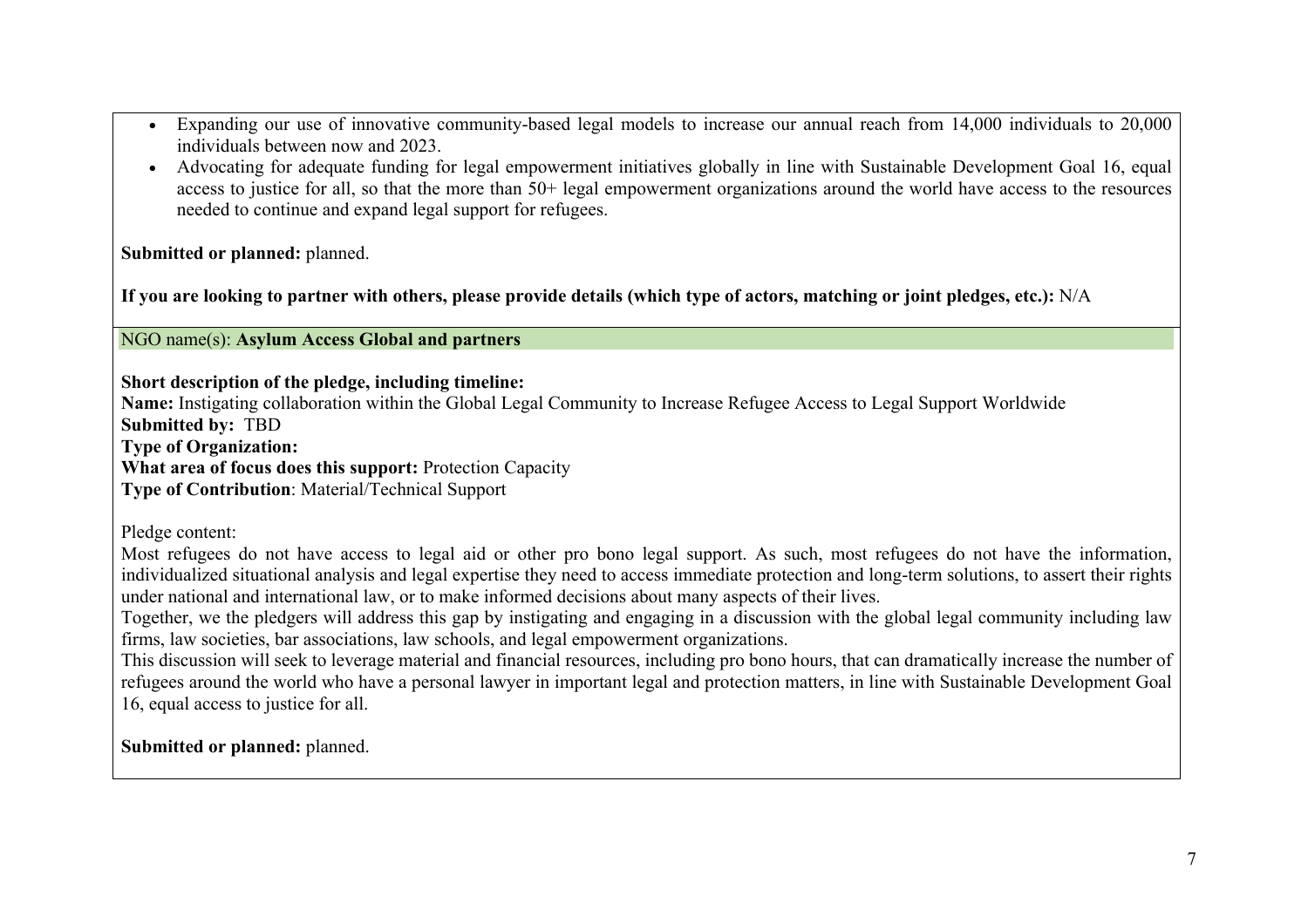**If you are looking to partner with others, please provide details (which type of actors, matching or joint pledges, etc.):** We are looking to add as many members of the legal community as possible to this collaboration pledge. Right now, we think it's likely to be important civil society partners.

# NGO name(s): **Asia Pacific Network of Refugees (APNOR) and Asia Pacific Refugee Rights Network (APRRN)**

**Short description of the pledge, including timeline:** Over a 4-year period, APRRN and APNOR pledge to strengthen, develop and implement internal network policies, procedures, strategies and practices which maximize our contributions, under a whole of society approach, to the co-creation of sustainable enabling environments for the leadership and meaningful participation in all decisions affecting their lives of people with living and lived refugee experience, forced migration experience, host communities and other affected people. Our approach will be inclusive, ensuring that our policies, procedures, strategies and practices support the meaningful participation and leadership of women, youth, elders, LGBTIQ people, people with disability, people from ethnic and religious minorities and other groups including people in vulnerable situations. We commit to practicing mutual capacity-strengthening, sharing lessons learned, striving to model good practice, and developing and reporting against indicators. We further pledge to develop a joint position paper, informed by consultation, on 'the co-creation, under a whole-of-society approach, of sustainable enabling environments for the leadership and meaningful participation of refugees and other affected persons', and to advocating jointly on this with diverse actors.

### **Submitted or planned:** submitted.

If you are looking to partner with others, please provide details (which type of actors, matching or joint pledges, etc.): APNOR and APRRN invite other actors to contribute to this initiative, through matching pledges, the contribution of financial or technical supports and/or associated joint advocacy. APNOR and APRRN are aware of and welcome similar pledges and collaborative initiatives launched by refugeeled networks and NGOs and are actively exploring synergies and partnerships.

## NGO name(s): **Education for All Coalition**

**Short description of the pledge, including timeline:** We pledge to provide a global network of experts in learning & literacy, psychosocial/emotional wellbeing and trauma support practice, curriculum development, social justice, and teacher preparation to address the needs of refugee children at all education levels through meaningful and sustainable engagements and opportunities. We furthermore pledge to share experiences on the implementation of this pledge at subsequent Global Refugee Forums and/or high-level officials' meetings.

# **Submitted or planned:** submitted.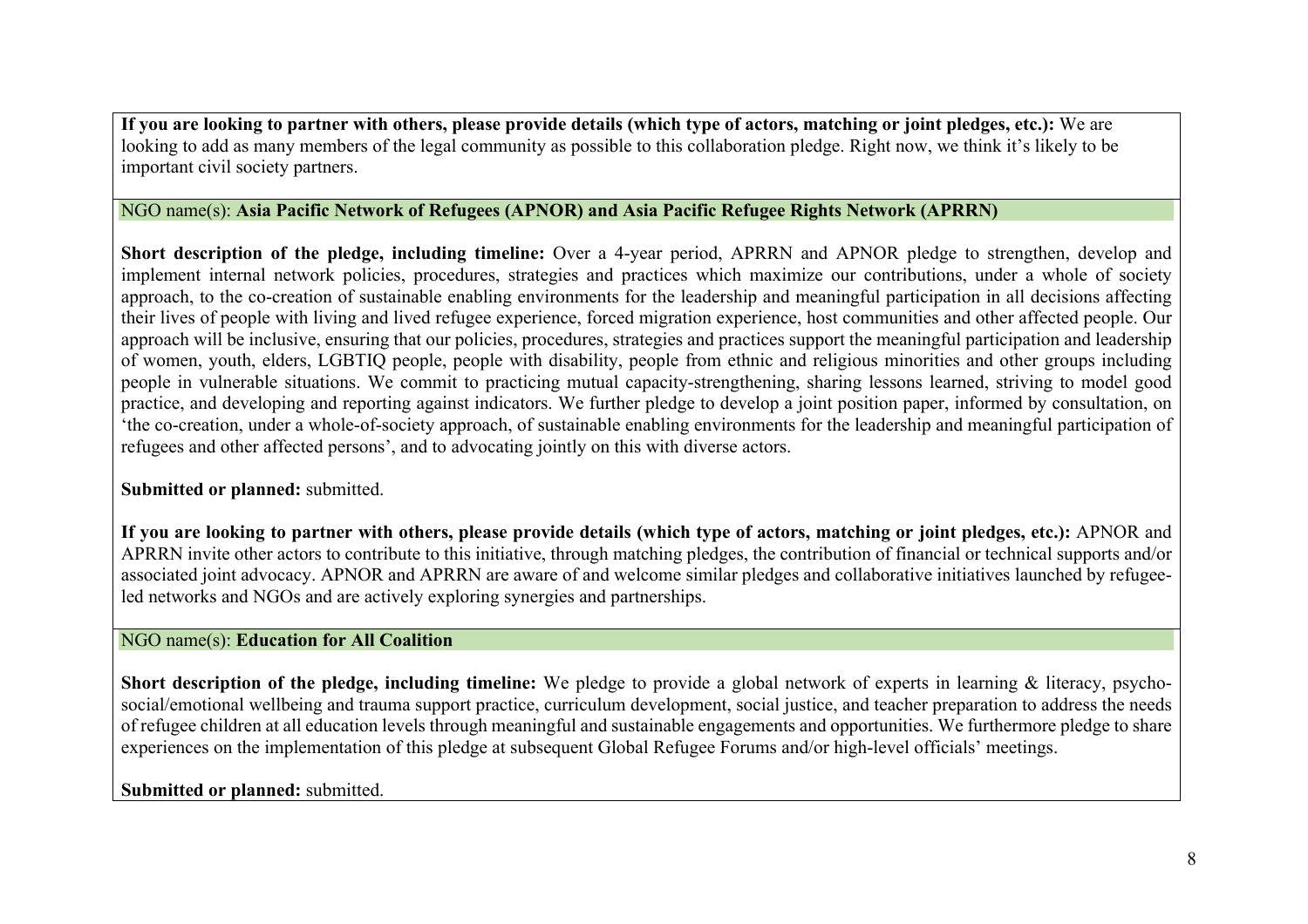**If you are looking to partner with others, please provide details (which type of actors, matching or joint pledges, etc.):** Educators or healthcare providers with similar expertise or passion to facilitate access to education and well-being of refugee children.

## NGO name(s): **Good Neighbors International**

**Short description of the pledge, including timeline:** Good Neighbors commits to support market-based economic activities for the peaceful coexistence between refugees and host community by facilitating the participation of refugees to local labor markets and creating new livelihood opportunities to host communities.

In order to protect and empower the most vulnerable groups in humanitarian situation, Good Neighbors commits to provide psychosocial support to women and children and strengthen their socioeconomic capacity through innovative, sustainable, rapid, and quality services. Good Neighbors commits to increase its budget for refugee support at least by 10% for the next 4 years from \$1.5 million in 2019 to \$2.2 million in 2023 responding from 3 to 6 humanitarian crisis and providing support to PoCs from 6 to 10 countries in the area of livelihood and protection.

1) Humanitarian crisis: Rohingya, DR Congo, Burundi, Syria, Sudan and South Sudan

2) Countries of Operation: Bangladesh, Uganda, Tanzania, Zambia, Rwanda, Jordan, Ethiopia, Kenya, Chad, and Niger. **Submitted or planned:** planned.

**If you are looking to partner with others, please provide details (which type of actors, matching or joint pledges, etc.):** This pledge will be put forward together with other Korean NGOs in the form of Joint Pledge.

## NGO name(s): **HIAS**

**Short description of the pledge, including timeline:** In the interest of ensuring refugee survivors of sexual and physical violence can access services, regardless of gender identity or sexual orientation, HIAS pledges to expand GBV Case Management services to 12,000 survivors in 10 countries over the next 5 years. Further, HIAS pledges to share and promote lessons learned and provide technical support to other organizations and states in order to scale up access to GBV Prevention and Response programming for refugees around the world. Funding in the amount of \$1M has been secured to assist 2000 new survivors in 2020, and further funding will be sought to meet the needs of 2000 new survivors per year, across 5 years.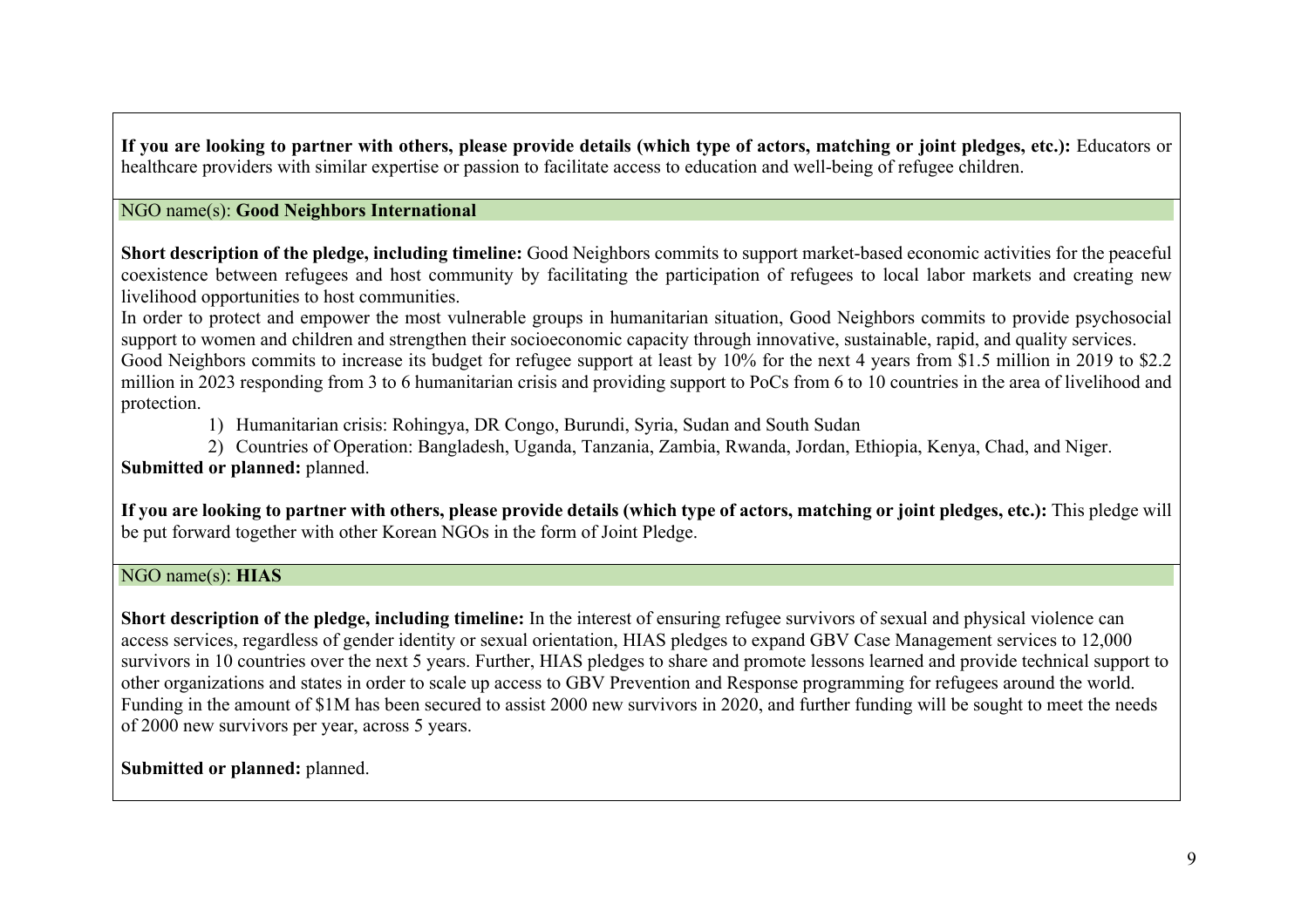**If you are looking to partner with others, please provide details (which type of actors, matching or joint pledges, etc.):** N/A

## NGO name(s): **HIAS**

**Short description of the pledge, including timeline:** In the interest of ensuring that refugees can access legal status, jobs and livelihoods, education, protection, and inclusion, HIAS pledges to expand legal protection programming to impact an additional 100,000 (or 600,000 total) refugees and asylum seekers over the next 5 years. Further, HIAS pledges to share and promote lessons learned and provide technical support to other organizations and states in order to scale up access to legal services for refugees and asylum seekers around the world. Funding has been secured to assist 100,000 refugees and asylum seekers in 2020, and further funding will be sought to meet the needs of 125,000 refugees and asylum seekers a year across the next four years.

**Submitted or planned:** planned.

**If you are looking to partner with others, please provide details (which type of actors, matching or joint pledges, etc.):** Other NGOs

# NGO name(s): **HIAS**

**Short description of the pledge, including timeline:** HIAS pledges to implement poverty alleviation programming using the graduation approach to target 18,000 households across 7 countries within the next 5 years. Further, HIAS pledges to share and promote lessons learned from this implementation and provide technical support to other organizations and states scaling up the graduation approach, starting with Africa and Latin America. Funding in the amount of \$2 million USD has been secured to target 2,000 households in Ecuador, and further funding will be sought to implement other aspects of this pledge.

**Submitted or planned:** planned.

**If you are looking to partner with others, please provide details (which type of actors, matching or joint pledges, etc.):** N/A

NGO name(s): **International Disability Alliance**

**Short description of the pledge, including timeline:** In IDA 'strategic framework 2020-2023, the promotion of the rights of persons with disabilities in situation of risks and humanitarian emergencies, including the rights of refugees with disabilities, will become part and parcel of our core strategy with sustained efforts to influence humanitarian action frameworks and processes, including mechanism and agendas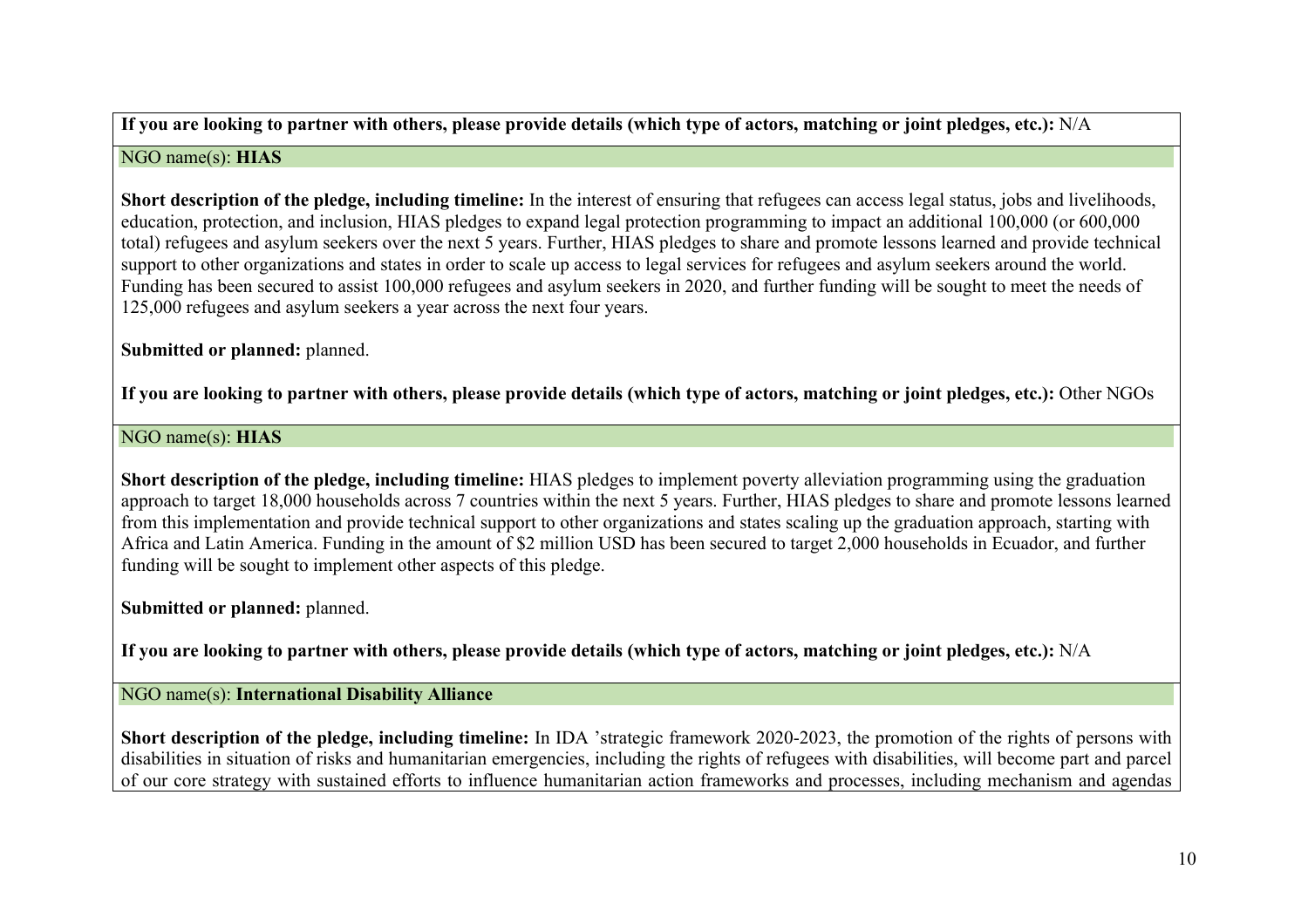related to refugees. While keeping on advocating for political commitments to be in line with the Convention on the Rights of Persons with Disabilities, IDA will work on opening new partnership opportunities to ensure the effective enforcement and accountability of those commitments. Meaningful participation and leadership of all constituencies of refugees, in particular the most underrepresented, are key to bring about concrete results at the GRF and in all related processes.

**Submitted or planned:** planned.

**If you are looking to partner with others, please provide details (which type of actors, matching or joint pledges, etc.):** IDA is seeking to strengthen its human and technical capacity, including through partnership with donors, to provide technical guidance and resources to its members Organizations of Persons with disabilities, to reinforce their capacity to deliver inclusive humanitarian agenda towards the effective mainstreaming of the rights of refugees with disabilities across existing policies, tools and working practices.

NGO name(s): **International Rescue Committee**

**Short description of the pledge, including timeline: [Jobs and livelihoods] Trial women's economic empowerment programming that draws on the evidence generated by research in Niger, Kenya and Germany**. In particular, the research explores displaced women's own definition of women's economic empowerment and uncovers the barriers they face to pursuing economic opportunities. The research will be completed by end of Q1 2020.

**Submitted or planned:** planned.

**If you are looking to partner with others, please provide details (which type of actors, matching or joint pledges, etc.):** The research is funded by BlackRock, a financial investment company.

NGO name(s): **International Rescue Committee**

**Short description of the pledge, including timeline: [Jobs and livelihoods] Expand the evidence base on strategies deployed by displaced populations to achieve financial inclusion**. The findings will inform policy influencing and programming in Jordan, Kenya, Ethiopia and Uganda as well as global advocacy. The research will be completed by end of Q2 2021.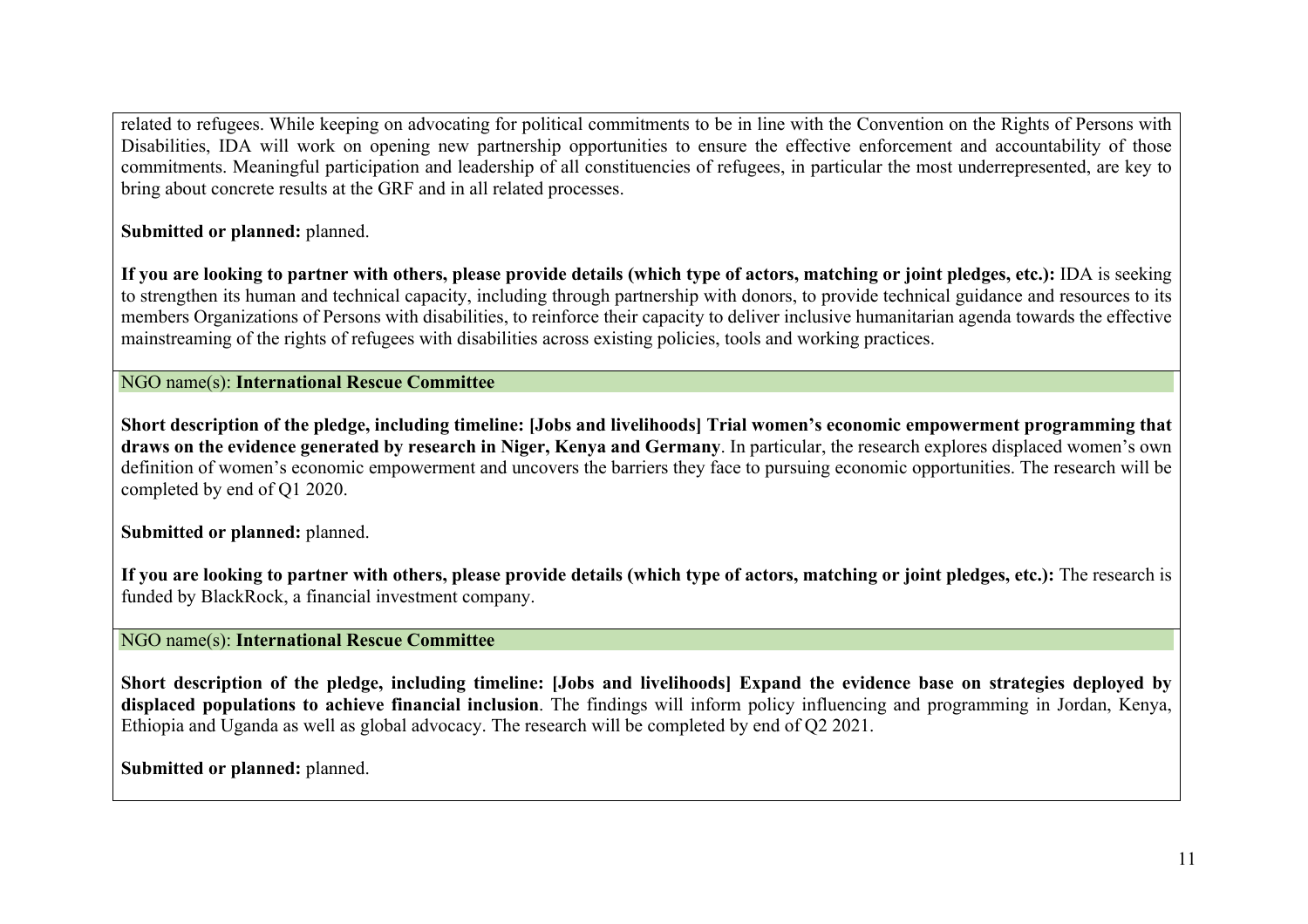**If you are looking to partner with others, please provide details (which type of actors, matching or joint pledges, etc.):** Funded by Federal Ministy of Economic Cooperation and Development (BMZ) and the Open Society Foundation. Partnering with The Fletcher School of Tufts University, USA and Catholic University (KU) Eichstätt-Ingolstadt, Germany.

### NGO name(s): **International Rescue Committee**

**Short description of the pledge, including timeline: [Jobs and livelihoods] Assess the legal and regulatory barriers to refugee women's labour markets access** – building on IRC's RescueWorks refugee gender pay gap report *Unlocking Refugee Women's Potential*. The research will be completed by end of Q1 2020.

**Submitted or planned:** planned.

**If you are looking to partner with others, please provide details (which type of actors, matching or joint pledges, etc.):** DLA Piper, a law firm.

NGO name(s): **International Rescue Committee**

**Short description of the pledge, including timeline: [Jobs and livelihoods] Co-lead the Business Refugee Action Network**, a private sector initiative to drive business-led advocacy and innovation. BRAN has launched a Business Refugee Action Statement calling for refugees to be included in governments' SDG reporting and help create an enabling environment for companies to hire refugees. IRC will continue to lead BRAN's advocacy and innovation work alongside founding partners. Timeline: end of Q2 2020 and beyond subject to funding.

**Submitted or planned:** planned.

**If you are looking to partner with others, please provide details (which type of actors, matching or joint pledges, etc.):** BRAN's founding members are the B Team, Ben&Jerry's, Virgin and the Tent Foundation.

NGO name(s): **International Rescue Committee**

**Short description of the pledge, including timeline:** [Jobs and livelihoods] IRC will continue to expand its private sector partnerships focused on jobs and livelihoods programming in line with the model outlined in *Building economies and communities that thrive: the case for investing in refugee workforce development*. Timeline: tbc.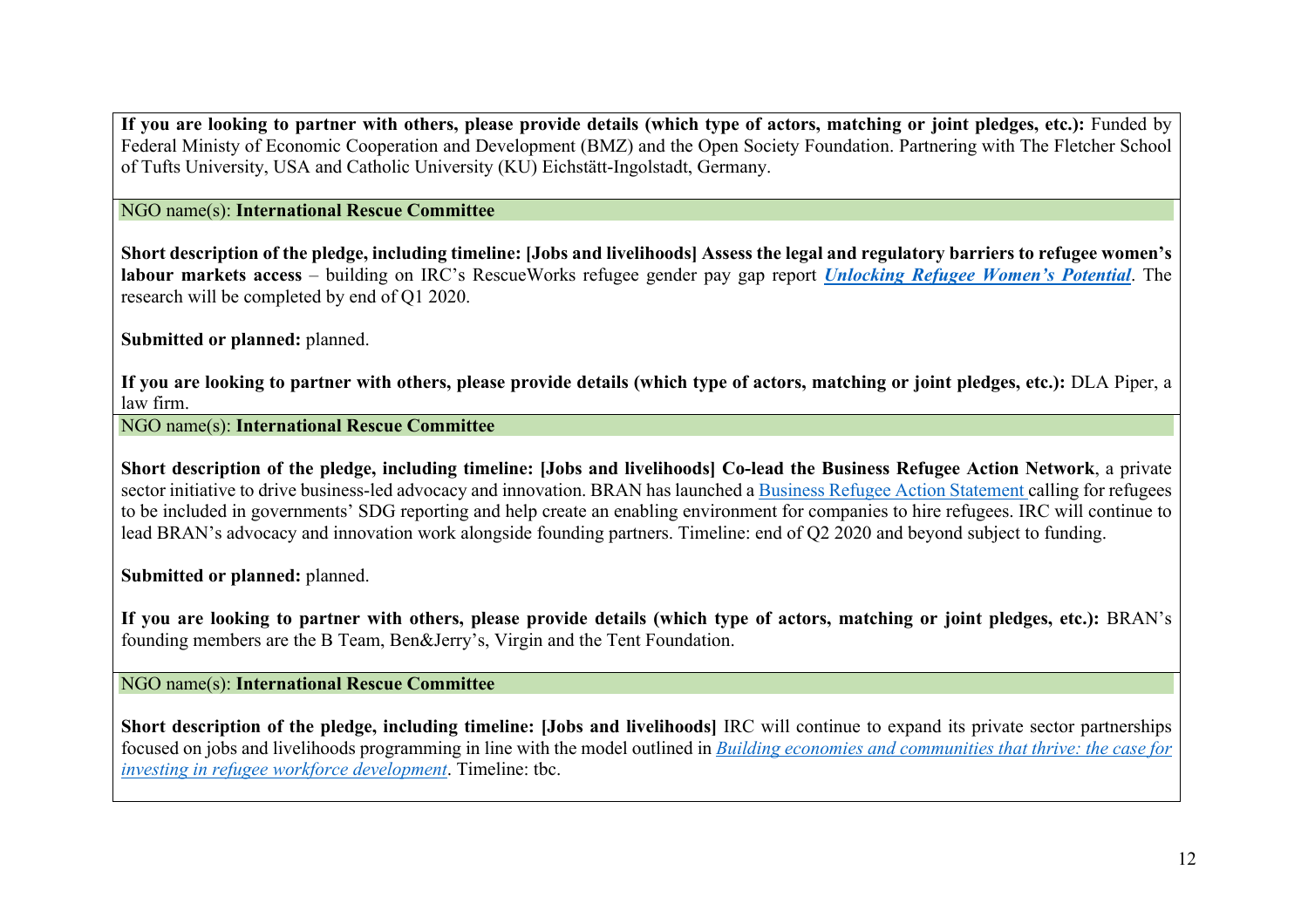**Submitted or planned:** planned.

**If you are looking to partner with others, please provide details (which type of actors, matching or joint pledges, etc.):** tbc.

NGO name(s): **International Rescue Committee**

**Short description of the pledge, including timeline: [Jobs and livelihoods] Explore the establishment of a multi-stakeholder Global Refugee Women and Work Commission**. The Commission's goal would be to assess the particular legal, social and financial barriers to economic opportunities facing displaced women, to develop recommendations to promote refugees' right to work, access to finance and protection from gender-based violence, in order to close the gender-pay and decent-work gaps among refugees. Timeline: tbc.

**Submitted or planned:** planned.

**If you are looking to partner with others, please provide details (which type of actors, matching or joint pledges, etc.):** tbc.

NGO name(s): **International Rescue Committee**

**Short description of the pledge, including timeline: [Solutions/joint pledge]** IRC has confirmed its contribution to a joint pledge by the Self-Reliance Refugee Initiative. The pledge is on *Promoting Refugee Self-Reliance through Measurement, Programming, and Advocacy*. **Submitted or planned:** submitted.

**If you are looking to partner with others, please provide details (which type of actors, matching or joint pledges, etc.):** Self-Reliance Refugee Initiative, a coalition of NGOs, government agencies, foundations and research institutes.

NGO name(s): **International Rescue Committee**

**Short description of the pledge, including timeline: [Solutions/resettlement]** In line with the timeline foreseen by the three year strategy on resettlement and complementary pathways which forms part of the implementation of the Global Compact, IRC will support efforts to expand the quantity and quality of EU resettlement, including through the adoption of a Union Resettlement Framework, by providing policy advice and carrying out advocacy based on our programmatic expertise.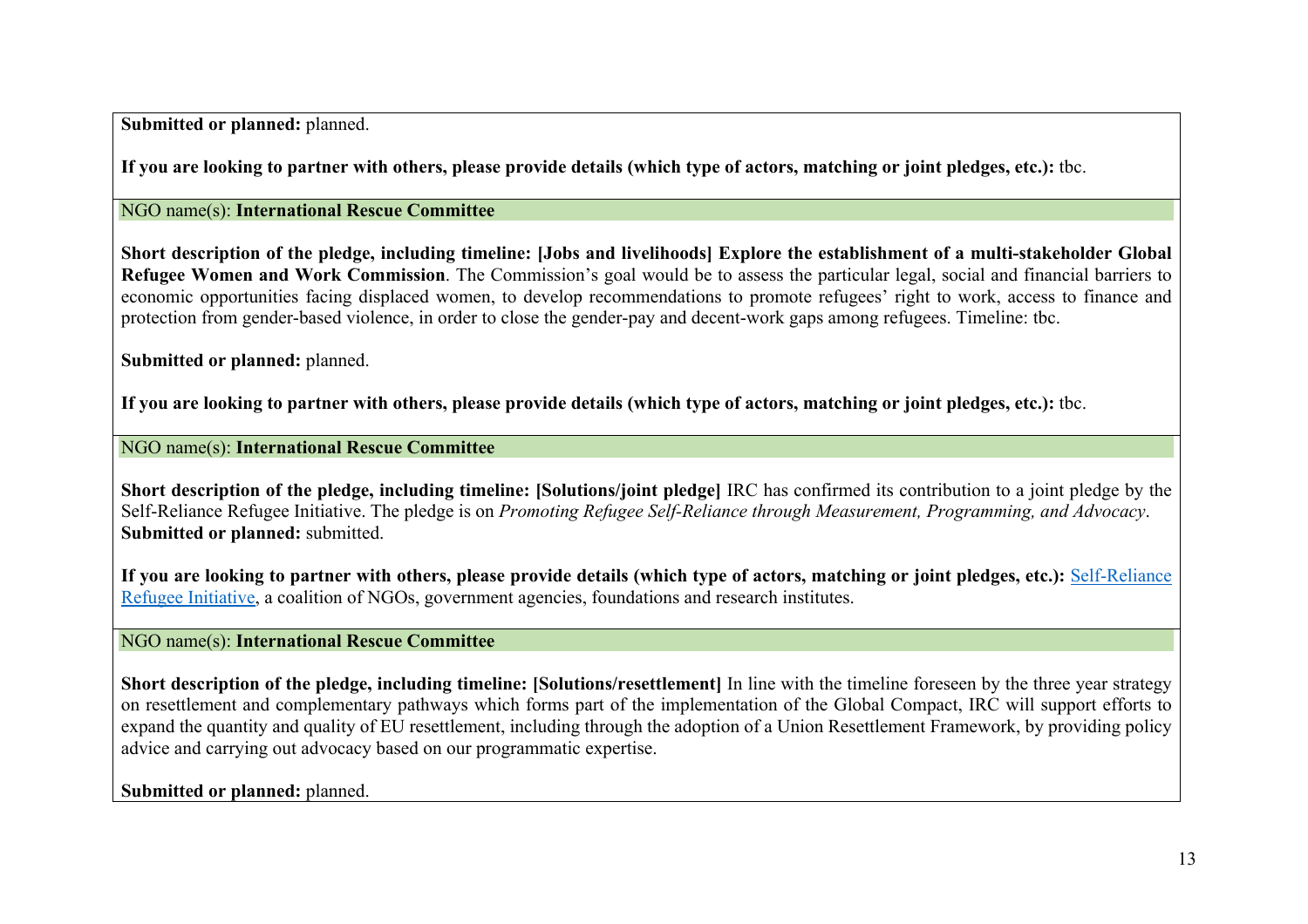**If you are looking to partner with others, please provide details (which type of actors, matching or joint pledges, etc.):** other NGOs tbc.

## NGO name(s): **International Rescue Committee**

**Short description of the pledge, including timeline: [Solutions/integration]** With a view to ensuring a demonstrable improvement in integration outcomes within the mandate of the new EU institutions ending in 2024, IRC will support the evaluation, renewal and implementation of a new EU Action Plan on Integration, particularly with regard to actions promoting refugee women's labour market integration, by providing policy advice and carrying out advocacy based on our programmatic expertise.

**Submitted or planned:** planned.

**If you are looking to partner with others, please provide details (which type of actors, matching or joint pledges, etc.):** other NGOs tbc.

NGO name(s): **Islamic Relief Worldwide (IRW) and the Lutheran World Federation (LWF)**

**Short description of the pledge, including timeline:** As part of our global MoU LWF & IRW commit to holding a conference in late 2020 in Europe, bringing together local faith communities from third country resettlement contexts and refugee hosting contexts who are implementing aspects of the Global Compact on Refugees and the UNHCR's 3year Resettlement & Complementary Pathways Strategy. Conference invitees will be drawn from a diversity of faiths and will take a robust intersectional and inclusiveness approach. Aims of the Conference: to share practice on welcoming the stranger, building inclusive societies, improving solidarity and shaping non-discriminatory public discourses AND link similar existing initiatives more concretely with GCR implementation across the world.

**Submitted or planned:** Not yet submitted – in final stages of confirmation – aim is to submit pledge formally by 30 November. **If you are looking to partner with others, please provide details (which type of actors, matching or joint pledges, etc.):** local faith communities, international organizations working on refugee issues, and UNHCR.

# NGO name(s): **Japan Forum for UNHCR and NGOs (J-FUN)**

**Short description of the pledge, including timeline:** J-FUN is organizing a national multi-stakeholder consultation in Japan in the lead-up to the Global Refugee Forum. The multi-stakeholder consultation will take place on November 15, 2019 in Tokyo bringing together a broad range of traditional and non-traditional actors involved in refugee protection supporting refugees inside and outside Japan, such as: the Government, civil society (including NGOs, faith based organisations and private foundations), educational and academic institutions,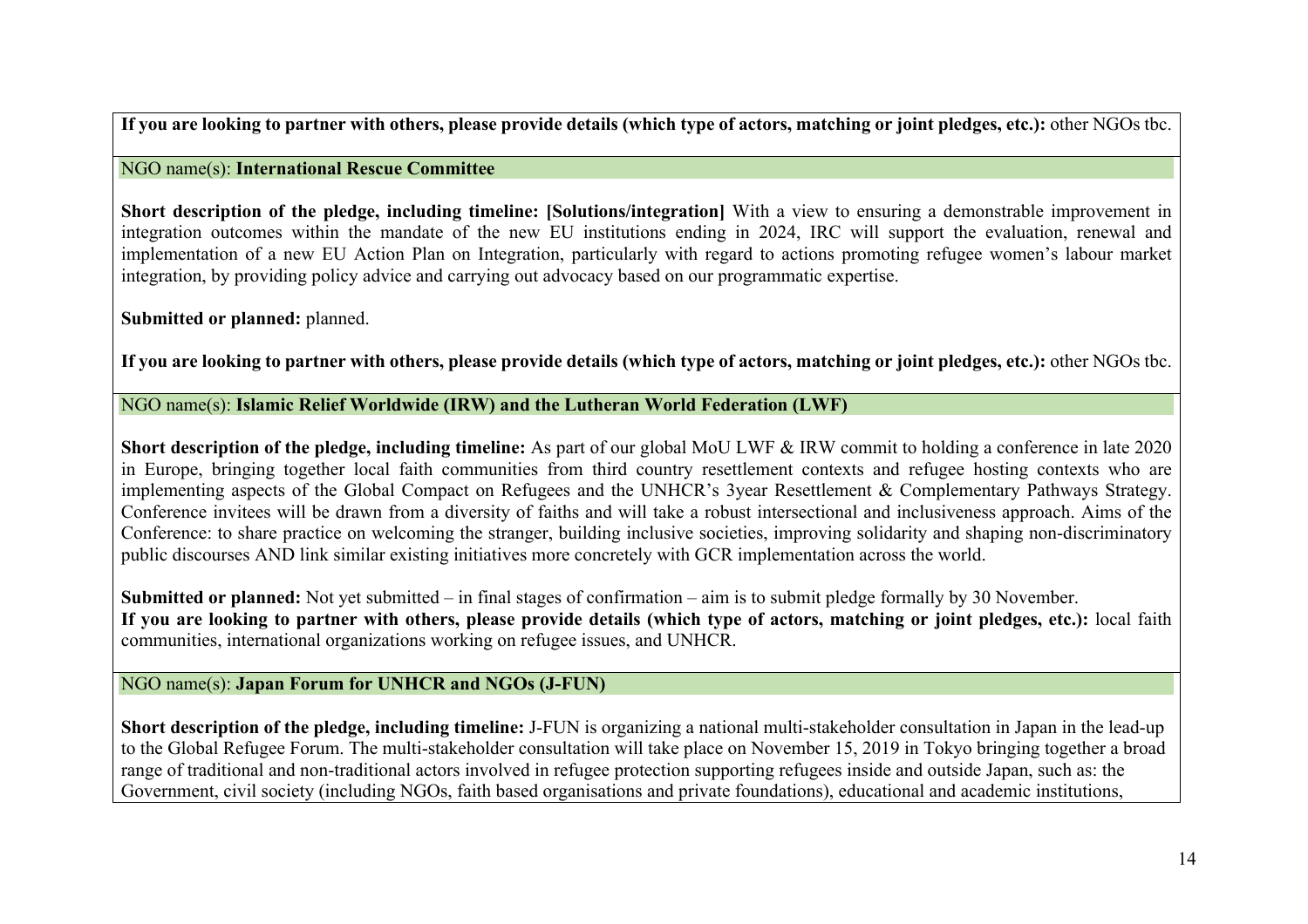private sector as well as refugees themselves. This multi-stakeholder consultation aims to share good practices and lessons-learned from various sectors and to discuss opportunities for further collaboration among diverse actors, thereby also promoting reflections on and charting the way forward for realising "whole-of-society approach" to supporting refugees in Japan and beyond.

**Submitted or planned:** Not applicable as this is not a pledge.

**If you are looking to partner with others, please provide details (which type of actors, matching or joint pledges, etc.)**: J-FUN is an open forum established to promote active exchange, networking and collaboration among humanitarian and refugee support organisations in Japan. For organising this multi-stakeholder consultation, 3 members of J-FUN (Japan Platform, Forum for Refugees in Japan and UNHCR Office in Japan) are working in partnership to provide logistical and facilitation support.

# NGO name(s): **Oxfam**

**Short description of the pledge, including timeline:** Oxfam supports the Global Refugee-led Network's pledge to meaningful engage refugees themselves in all processes and decisions which affect them.

At the first GRF we pledge to:

- 1. Support refugee-led organisations to become robust organizations that continuously improve their role and share in the overall global humanitarian response by increasing and supporting multi-year investment in the institutional capacities of local and national responders, including refugee-led organisations.
- 2. Involve refugees and host communities in the design of programmes from the outset and enable them to participate in decisions and monitoring of Oxfam's programmes and partnership policies;
- 3. In communications to the international and national media and to the public, Oxfam will promote the role of local actors, particularly refugees and host communities, and acknowledge the work they carry out.
- 4. Advocate for the inclusion and participation of refugees in national development plans and NRVs for the SDGS (supports IRC initiative)
- 5. Include local and national responders, including refugees and host communities, in international, national and local coordination mechanisms.
- 6. Advocate for improved leadership and governance mechanisms at the level of the humanitarian country team and cluster/sector mechanisms to ensure engagement with and accountability to refugees and host communities affected in refugee crises.
- 7. Strengthen local dialogue and harness technologies to support more agile, transparent but appropriately secure feedback to refugees and host communities.

**Submitted or planned:** planned.

**If you are looking to partner with others, please provide details (which type of actors, matching or joint pledges, etc.):**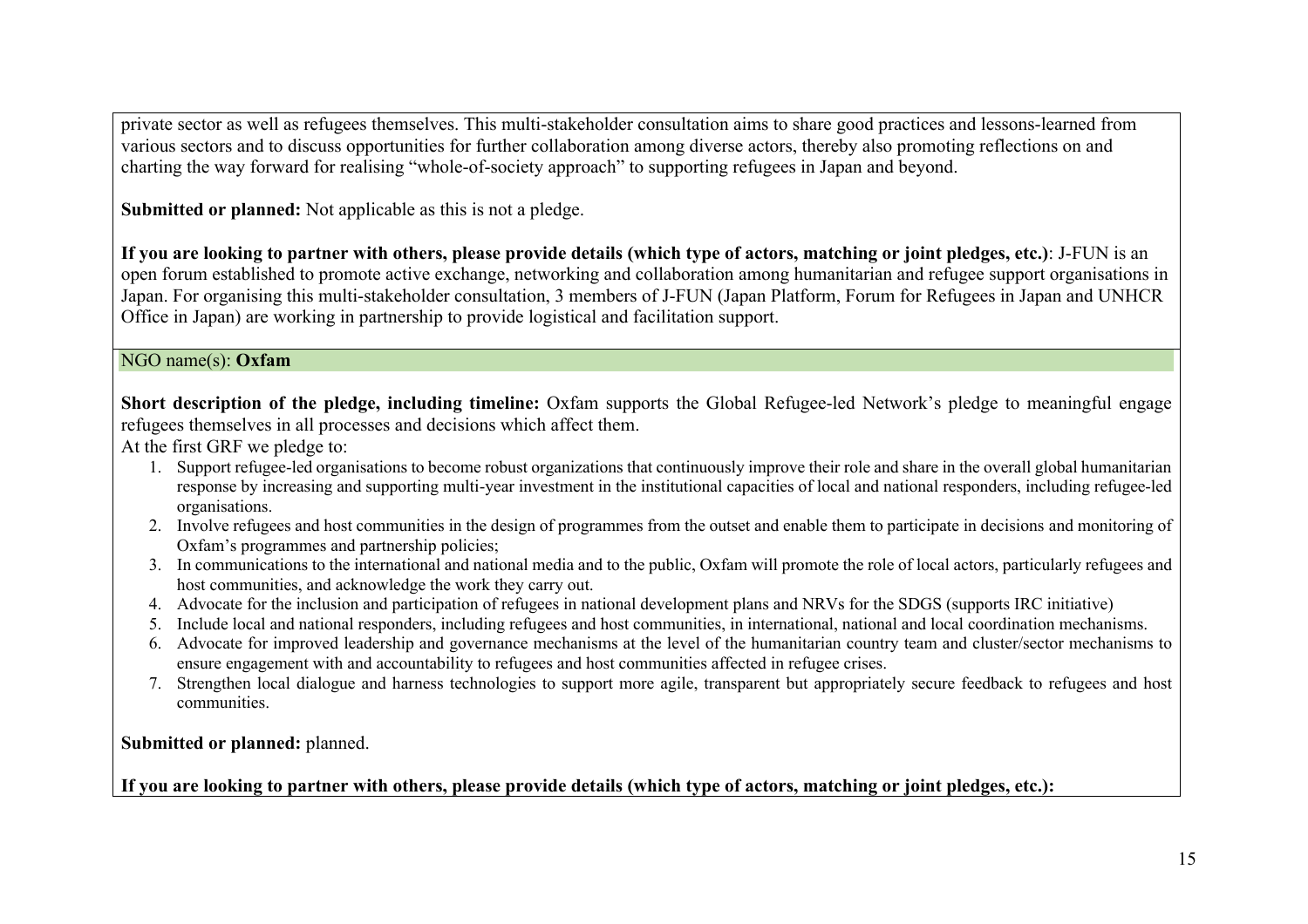### NGO name(s): **The Lutheran World Federation**

**Short description of the pledge, including timeline:** The Lutheran World Federation (LWF) will continue to support refugees to access their rights through a rights-based approach, linking international human rights mechanisms to national level accountability and grass-roots action, with the aim of achieving concrete impact for refugees at local level. LWF commits to: Enabling refugees worldwide to engage in international mechanisms like the UPR and CEDAW; working with civil society at country level, so refugee rights are fully represented in the human rights platforms and networks, resulting in policy formulation and implementation at national level; working with refugees themselves as the primary rights-holders to engage with local duty-bearers and in collaboration with relevant partners, enabling specific concrete changes to improve their well-being.

#### **Submitted or planned:** submitted.

**If you are looking to partner with others, please provide details (which type of actors, matching or joint pledges, etc.):** host communities and refugees, national and international NGOs, UNHCR, governments at the local, regional and national level, inter-governmental bodies, UN special procedures and treaty bodies.

# NGO name(s): **Plan International**

**Short description of the pledge, including timeline:** Strengthening refugee response, systems and policy to be more responsive to age, gender and Diversity: Plan International commits, within our mandate, technical and financial resources to help improve refugee response and systems at local, national, regional and international level to better understand and address the impact of displacement on the access of needs and through an age, gender and diversity approach. We commit to invest resources in refugee responses to conduct gender and age sensitive analysis and needs assesment, seeking to work with partners and in direct consultation with girls and boys to understand and address the intersecting factors affecting their needs and access to rights.

#### **Submitted or planned:** planned.

**If you are looking to partner with others, please provide details (which type of actors, matching or joint pledges, etc.):** N/A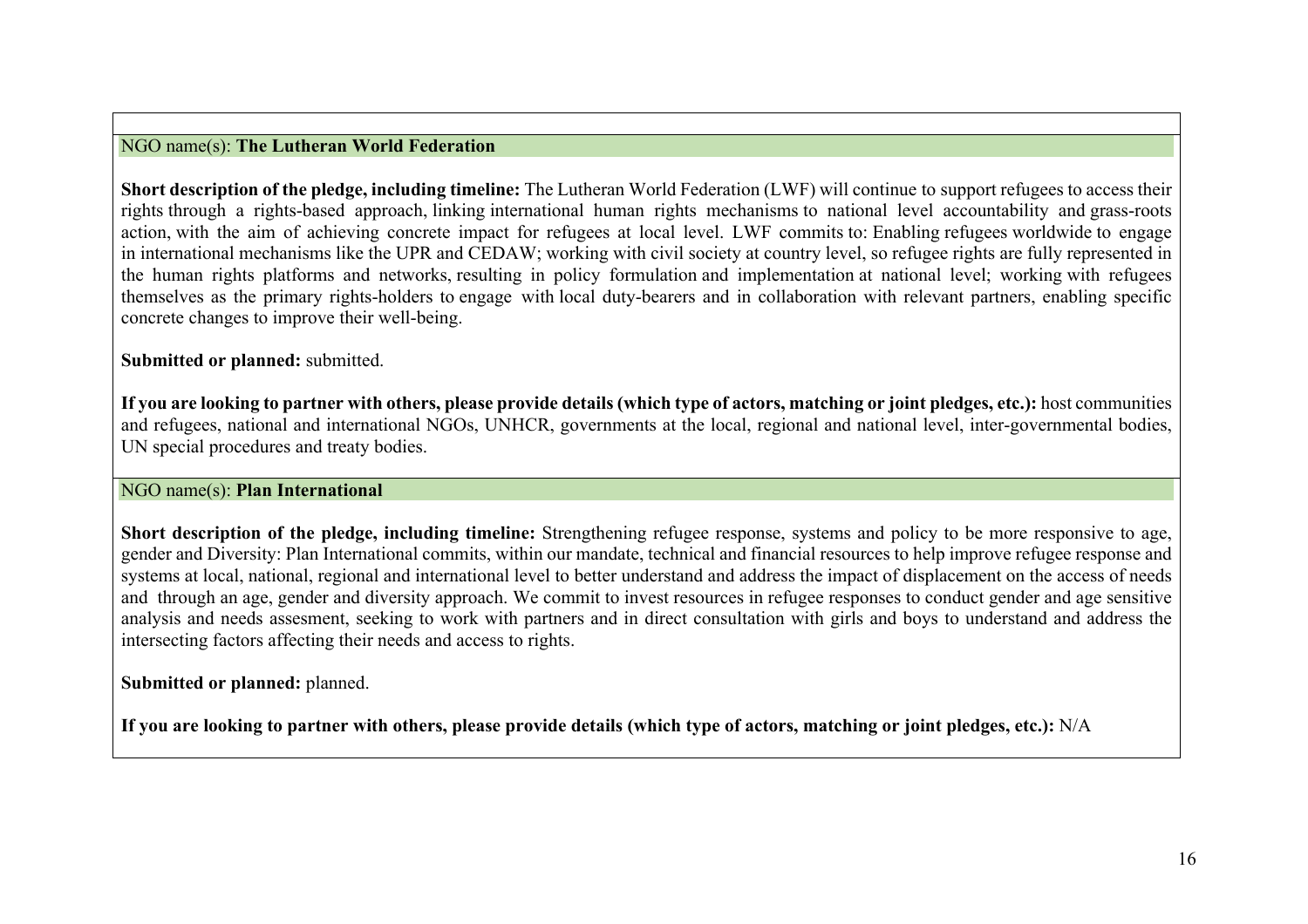#### NGO name(s): **Plan International**

**Short description of the pledge, including timeline:** Plan International will commit to invest technical and financial resources to prevent and respond to Sexual and Gender Based Violence against girls in refugee settings in line with minimum standards for child protection and gender-based violence. In addition, Plan International will fill a gap in the sector by working with adolescent girls and their families to design a programme model to tackle child marriage in humanitarian settings. The development of this model will be designed and piloted in two refugee contexts.

**Submitted or planned:** planned.

**If you are looking to partner with others, please provide details (which type of actors, matching or joint pledges, etc.):** N/A NGO name(s): **Refugee Self-Reliance Initiative**

**Short description of the pledge, including timeline:** Promoting Refugee Self-Reliance through Measurement, Programming, and Advocacy. The Refugee Self-Reliance Initiative (RSRI) is a collaborative effort composed of organizations, government agencies, foundations, and research institutes focused on promoting opportunities for refugees to become self-reliant and achieve a better quality of life. The initiative aims to reach five million refugees with self-reliance programming in five years and help usher in a needed paradigm shift in refugee response. The coalition is built on three mutually reinforcing strategies including programming, measurement, and advocacy, with the aim of building an evidence base for effective programming and promoting successful refugee self-reliance strategies among key decision-makers and responders.

The pledge is focused on a two-year commitment to expand the use and support for the Self-Reliance Index to measure self-reliance, increased access to self-reliance programming and advocacy to ensure an enabling environment conducive for self-reliance.

**Submitted or planned:** planned.

**If you are looking to partner with others, please provide details (which type of actors, matching or joint pledges, etc.):** We welcome NGOS, refugee led organizations, private sector entities, philanthropies, hosting and donor governments to join the pledge to promote refugee self-reliance.